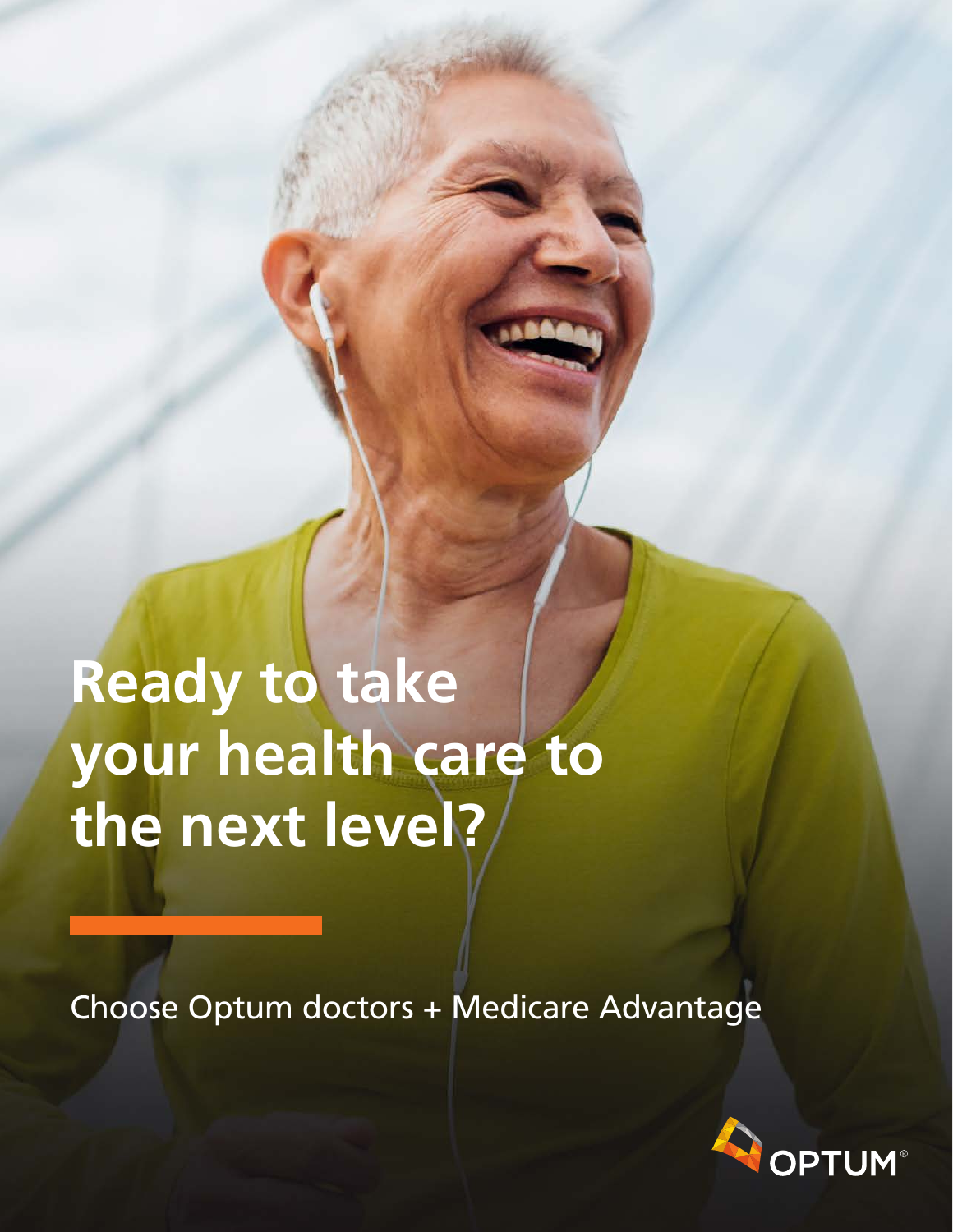# **Get even more with Medicare Advantage**

It's simple. Choose one of our primary care doctors and a Medicare Advantage plan instead of Original Medicare. You'll get more care designed to help keep you healthier. And you'll save more.

# **Original Medicare or Medicare Advantage, what's the difference?**

Offers health insurance to U.S. citizens and qualified legal residents age 65 and older. People younger than 65 with certain medical problems also qualify for it. Original Medicare is run by the federal government, and includes two parts. Part A helps pay for hospital care. Part B helps pay for doctor visits.

### **Original Medicare Medicare Advantage**

A different way to get Medicare. It covers everything that Original Medicare does, plus more. It's sold by private insurance companies. With a Medicare Advantage plan, your doctors will talk to each other and work together to give you the care you need.

| What does this mean for you?                     |                                                                                                   |
|--------------------------------------------------|---------------------------------------------------------------------------------------------------|
| <b>Original Medicare</b>                         | <b>Medicare Advantage</b>                                                                         |
| You pay for every visit and every procedure.     | Many plans offer \$0 monthly premiums, and<br>\$0 copays on doctor visits and prescription drugs. |
| You have to make sure you get the care you need. | Your doctor and care team make sure                                                               |
| Plus you have limited time with your doctor.     | you get the care you need, when you need it.                                                      |
| Your doctor is paid for the number of tests and  | Your doctor is rewarded for helping you stay                                                      |
| procedures ordered, not for keeping you healthy. | healthy, not paid by the test or procedure.                                                       |
| Original Medicare doesn't place                  | Limits your yearly costs. Many plan members                                                       |
| any limits on your yearly costs.                 | save \$1,640 each year over Original Medicare. <sup>1</sup>                                       |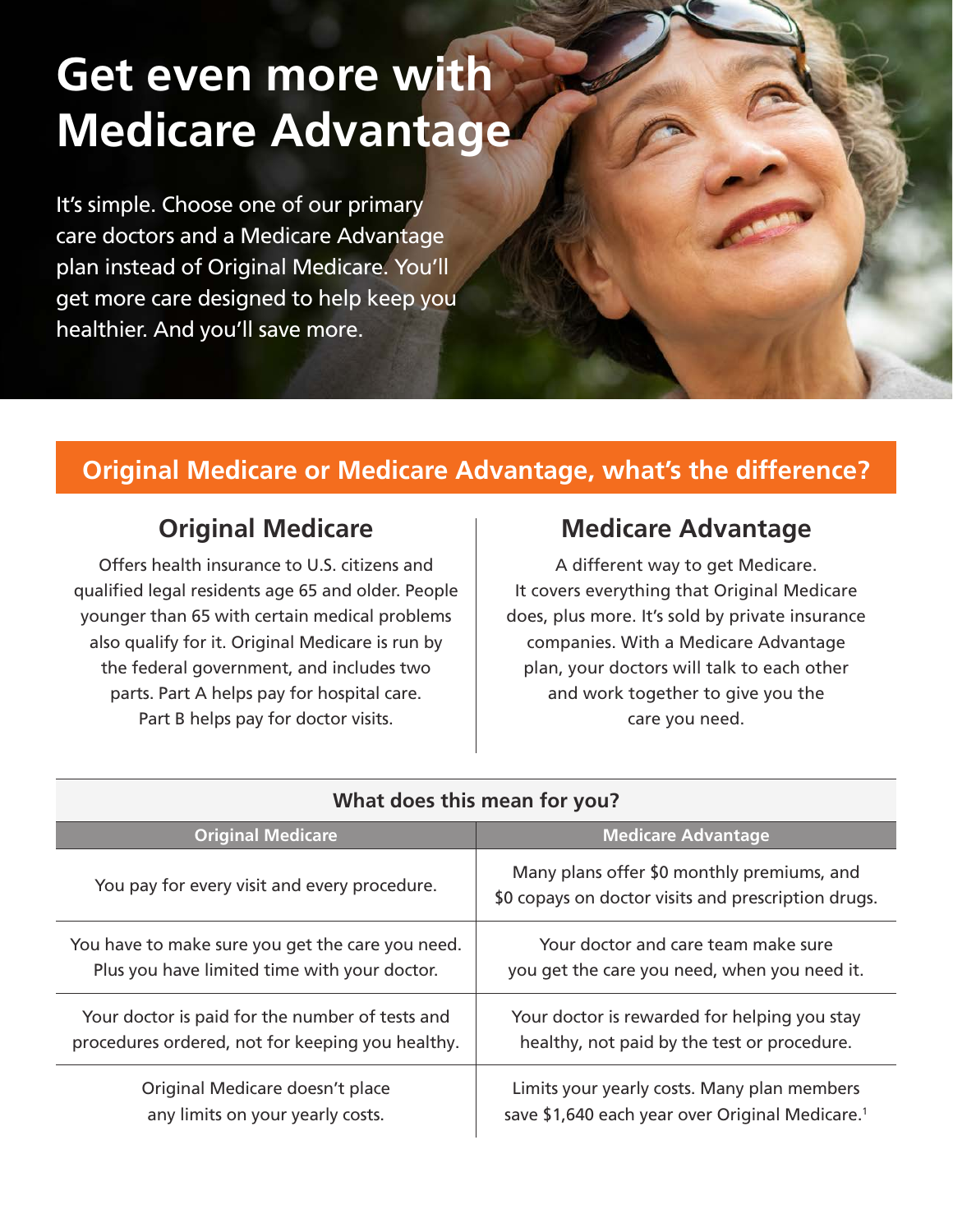# **Your Optum doctor + Medicare Advantage = A healthier you**

It all adds up. You get a care team, led by your primary care doctor. Plus, you get Medicare Advantage with all the best of Original Medicare, and more. Look at all the ways you get what you need to live your healthiest life.

### **More care to keep you healthy**



#### **Hand-picked care team**

You get a primary care doctor and a care team of specialists and support staff. They all work together to offer you the very best care possible.



#### **Annual wellness plan**

You'll work with your primary care doctor to develop personalized health goals for the year. Then, you'll get regular coaching to help you reach them.



### **Programs for long-term medical problems**

Have heart disease, diabetes, or COPD? You'll discover new levels of support to help you care for these and other health problems.



#### **Help every step of the way**

Need to see a specialist? Have questions about your prescription drugs? Need in-home care? Your primary care doctor will make sure you get the care you need, when you need it.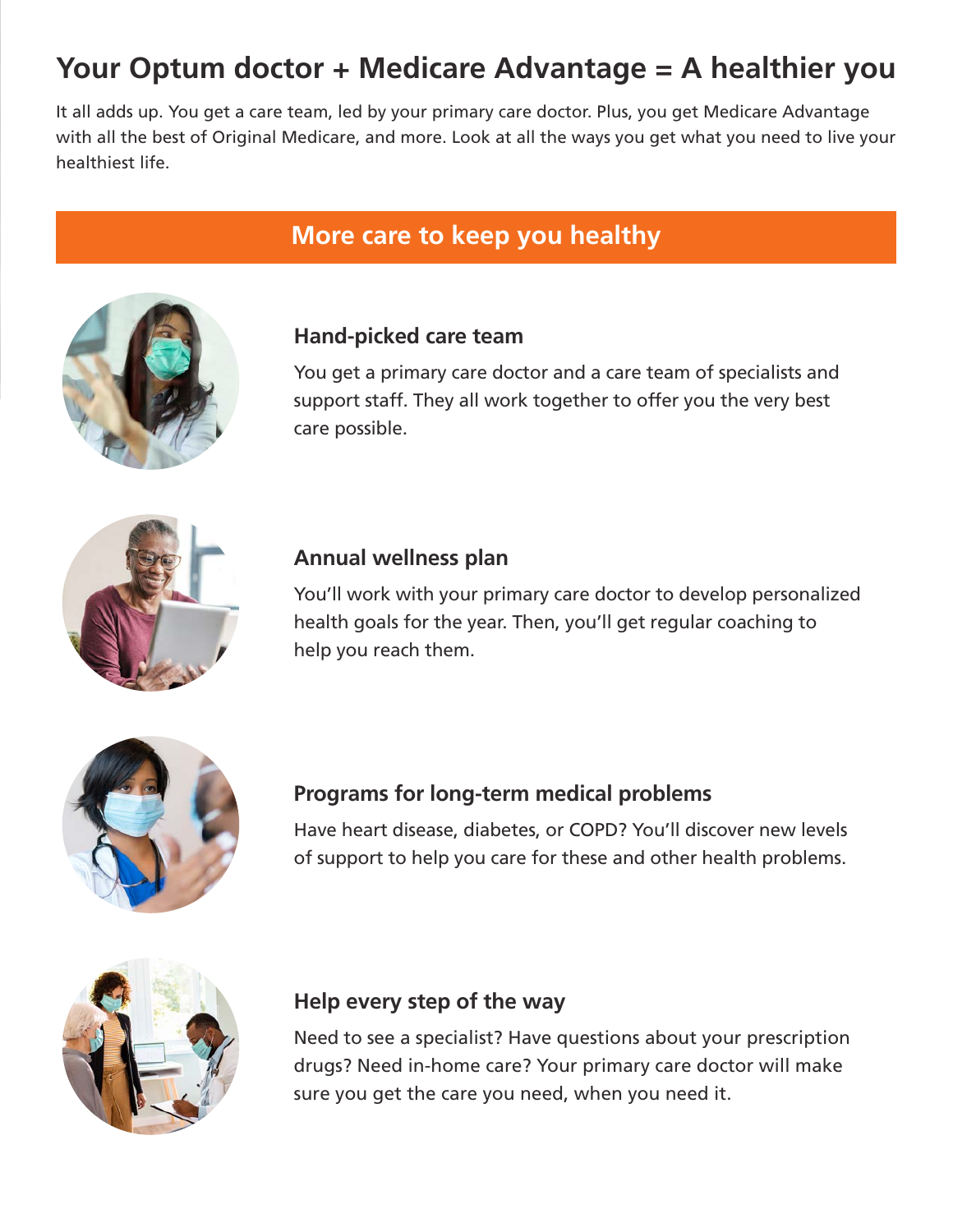# **Everything else you need to live your best life**

 $\overline{\triangledown}$ **\$0 prescription drug copays**  $\gamma_{\text{p}}$ **\$0 doctor visit copays**  $\sqrt{\Lambda}$ **Dental Vision**  $Q_{\left(\left(\ell\right)\right)}^{2}$ **Hearing**  $\Xi$ **Limits your annual out-of-pocket costs**  $\bigotimes$ **No-cost rides to visits**   $\circledcirc$ **Health care when traveling Meal delivery**  $\bigoplus$ **Gym memberships Health and wellness tools**



# **Take your health care to the next level.**



Locate your state to learn more at: **optum.com/MedicareAdvantage**

We'll help you find a primary care doctor who meets your unique needs. Plus you'll get help finding a Medicare Advantage plan that's right for you.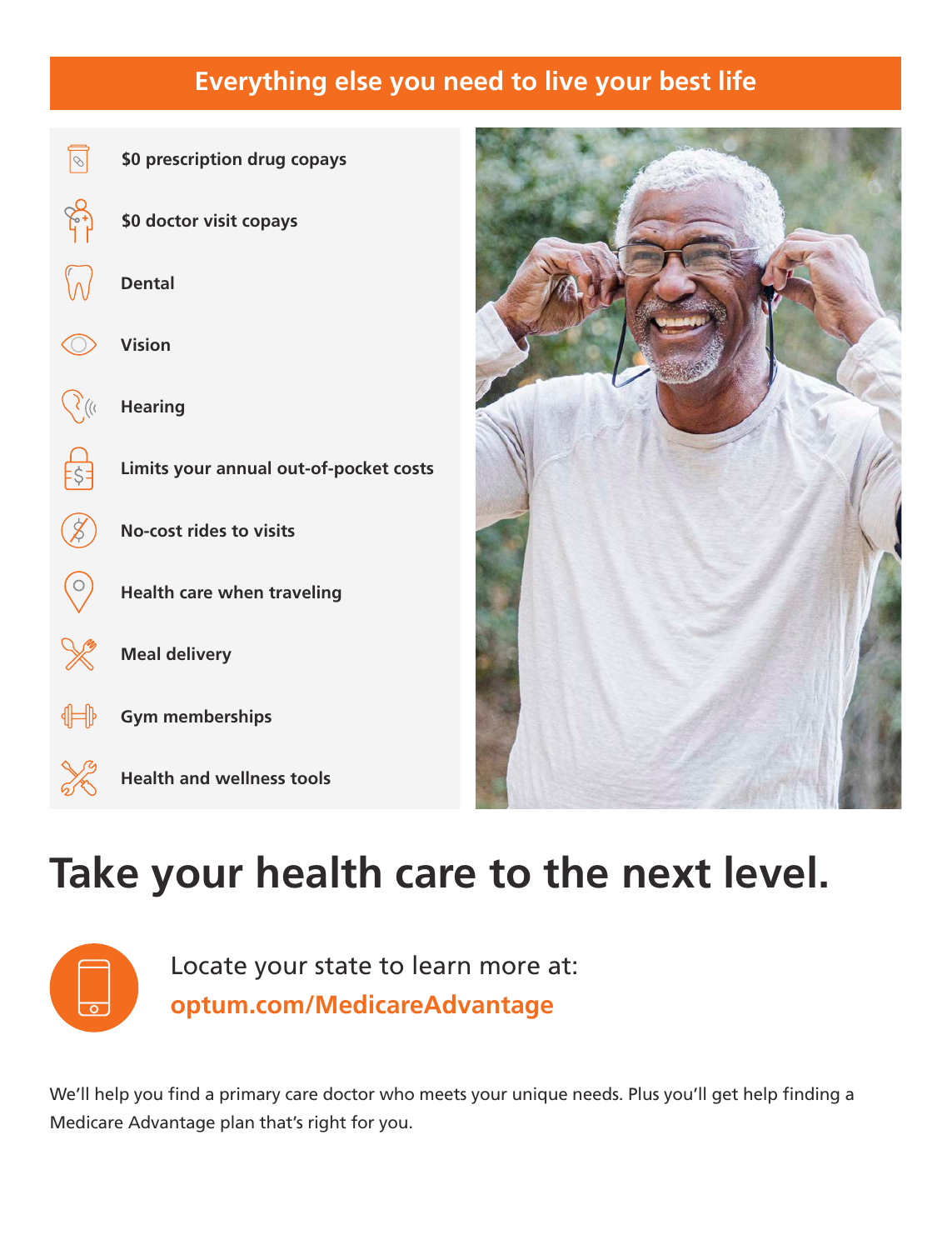

# **Which Medicare Advantage plan is right for me?**

### **Here are some questions to think about:**

| <b>What Medicare Advantage plans will</b> | Which plans offer monthly premiums                          |
|-------------------------------------------|-------------------------------------------------------------|
| my doctor and specialists accept?         | that I can afford?                                          |
| What plans cover my medicines?            | Which plans offer extras like dental,<br>vision or hearing? |

# **Take your health care to the next level.**



Locate your state to learn more at: **optum.com/MedicareAdvantage**

We'll help you find a primary care doctor who meets your unique needs. Plus you'll get help finding a Medicare Advantage plan that's right for you.